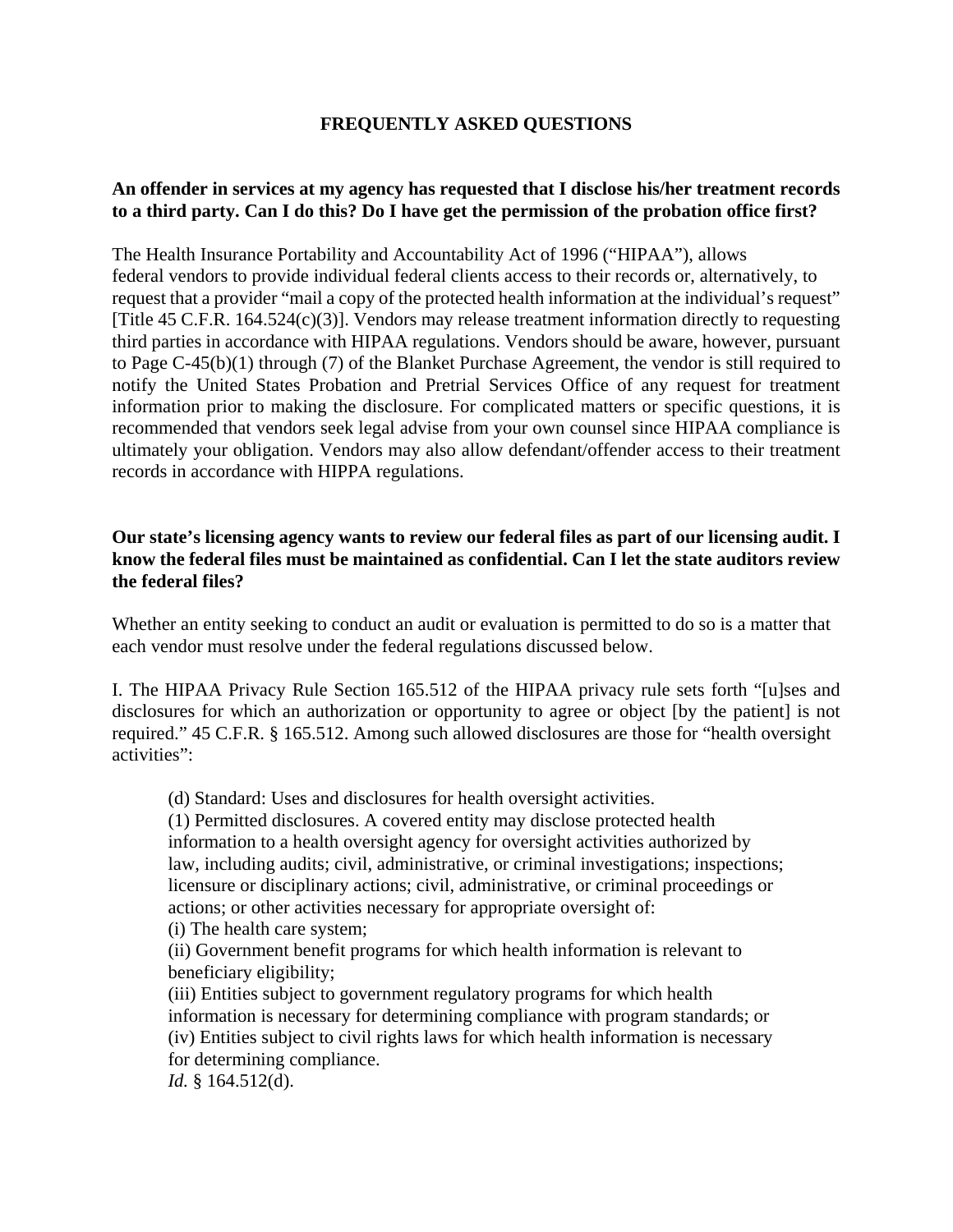The privacy rule defines "health oversight agency" as follows: Health oversight agency means an agency or authority of the United States, a State, a territory, a political subdivision of a State or territory, or an Indian tribe, *or a person or entity acting under a grant of authority from or contract with such public agency,* including the employees or agents of such public agency *or its*

*contractors or persons or entities to whom it has granted authority*, that is authorized by law to oversee the health care system (whether public or private) or government programs in which health information is necessary to determine eligibility or compliance, or to enforce civil rights laws for which health information is relevant. *Id.* at 164.512 (emphasis added). Notwithstanding that it is a non-governmental entity, CARF would qualify as a "health oversight agency" if either the probation office grants it oversight authority or the probation office authorizes the vendor to grant CARF oversight authority. Of course, CARF would have to be otherwise "authorized by law to oversee the health care system." Presumably, state laws in the districts where CARF has conducted audits authorize CARF to oversee treatment facilities. Thus, the privacy rule allows health care providers (which are "covered entities") to disclose protected health information to "health oversight agenc[ies] for oversight activities authorized by law." This could potentially include state, federal, or nonprofits such as CARF. Whether an entity qualifies as a health oversight agency, however, is an issue for each vendor to resolve under § 164.512 and state law.

II. The Drug Treatment Confidentiality Regulations Section 2.53 of the drug treatment confidentiality regulations allows federal, state, and local governmental agencies to review treatment records if authorized by law to regulate the vendor's activities. 42 C.F.R. § 2.53(a)(1)(i). In addition "a quality improvement organization performing a utilization or quality control review" or an entity "determined by the program director to be qualified to conduct [] audit or evaluation activities" may review treatment records. *Id.* § 2.53(a)(1)(ii) & (a)(2). If the vendor determines that any of the foregoing entities are authorized to have access to treatment records under § 2.53(a), the reviewing entity must "agree<sup>[]</sup> in writing to comply with the limitations on redisclosure and use in [§ 2.53(d)]." Section 2.53(d) essentially limits an auditor to disclosing and using treatment information that was disclosed during an audit to notify the treatment provider of the auditor's evaluation. Section 2.53(d) also provides for disclosure and use to investigate or prosecute a program, or a person holding the records, if the agency obtains a court order under 42 C.F.R. § 2.66. In sum, the HIPAA privacy rule allows auditors to have access to records if they are employed by a "health oversight agency" and they are performing "oversight activities authorized by law." The drug treatment confidentiality regulations also allow access so long as a § 2.53 compliant form is signed by the auditor who qualifies under § 2.53(a). Attached is a draft form demonstrating what the drug treatment confidentiality regulations would require an auditor to sign before receiving access to drug treatment records. Vendors should currently be using a form similar to this. The regulations do not specify that such a form need be completed for each file reviewed. Rather, they state that when an auditor reviews "patient records," she must sign a written agreement to comply with the § 2.53 limits on disclosure. [This is interpreted] as simply requiring one written agreement for each audit or review of multiple records. A sample release form for these purposes can be found on this website in the Vendor Information/Forms section.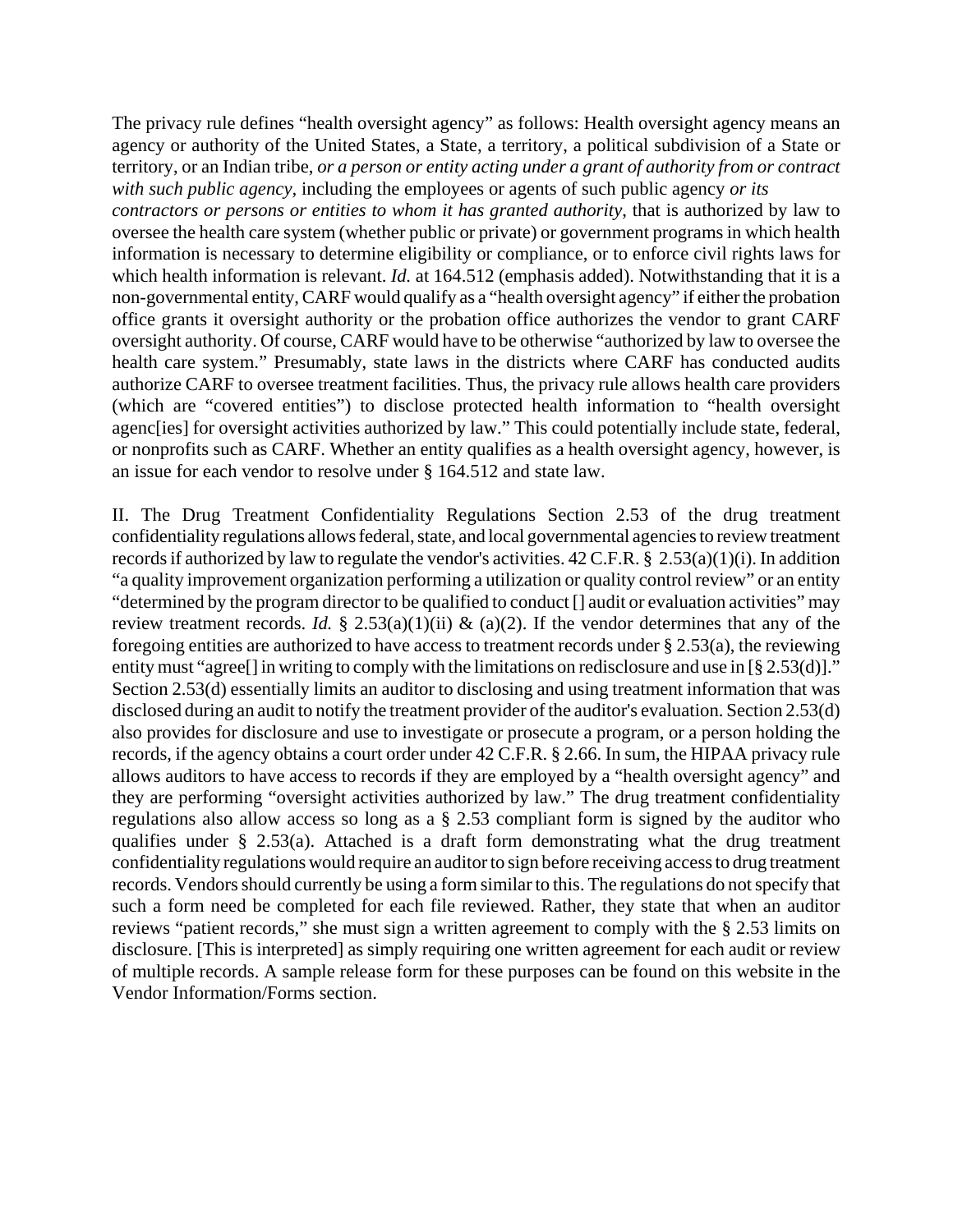**In order to comply with state substance abuse licensure requirements, I must complete an intake assessment on each individual referred for services. The USPO didn't authorize an intake assessment on the program plan. Can I complete an assessment and charge for it anyway? Can I refuse to begin treatment until the USPO authorizes an intake assessment?**

No and No. The Blanket Purchase Agreement (BPA) between the vendor and the U.S. Probation/Pretrial Services Office states on page C-1, "The vendor shall provide services strictly in accordance with the program plan for each defendant/offender. The government shall not be liable for any services provided by the vendor that have not been authorized for that defendant/offender in the program plan."

Oftentimes, a USPO has enough supporting documentation regarding an offender's substance abuse history, that it is not necessary for the USPO to request an assessment to know that an offender/defendant is in need of treatment. USPO's have at their disposal a presentence investigation report, institutional treatment and adjustment reports, and they have also administered the Texas Christian University Drug Screen (TCUDS) prior to making the treatment referral.

If the vendor must complete an assessment for state licensure, purposes, the vendor should still complete an assessment. The vendor may not, however, charge the government for this assessment. If the USPO has authorized individual counseling sessions, it would be appropriate for the vendor to spend the initial counseling sessions completing the state- required assessment. If the USPO has not authorized individual counseling sessions, the vendor must completed the state-required assessment on the vendor's time. The vendor should factor this possible scenario into the price bid for services during the contract solicitation cycle.

# **My BPA with the probation office says I have to keep all federal files separate from other client files. Does this mean that I also can't put federal offenders/defendants in services with other clients?**

No. You are correct that your BPA requires in section section C that, "The vendor shall segregate defendant/offender files from other vendor records." This separation is required only for the actual treatment files, not the clients themselves. The vendor, may place federal defendants/offenders in group counseling sessions with other non-federal clients. For example, a cognitive-behavioral treatment group of federal offenders and state offenders would be appropriate under this contract. The vendor should, however, check with other contracted agencies to ensure those agencies are in agreement with such a "mixed" group. The vendor would also be cautioned about placing federal offenders/defendants in a group with non-criminal justice clients.